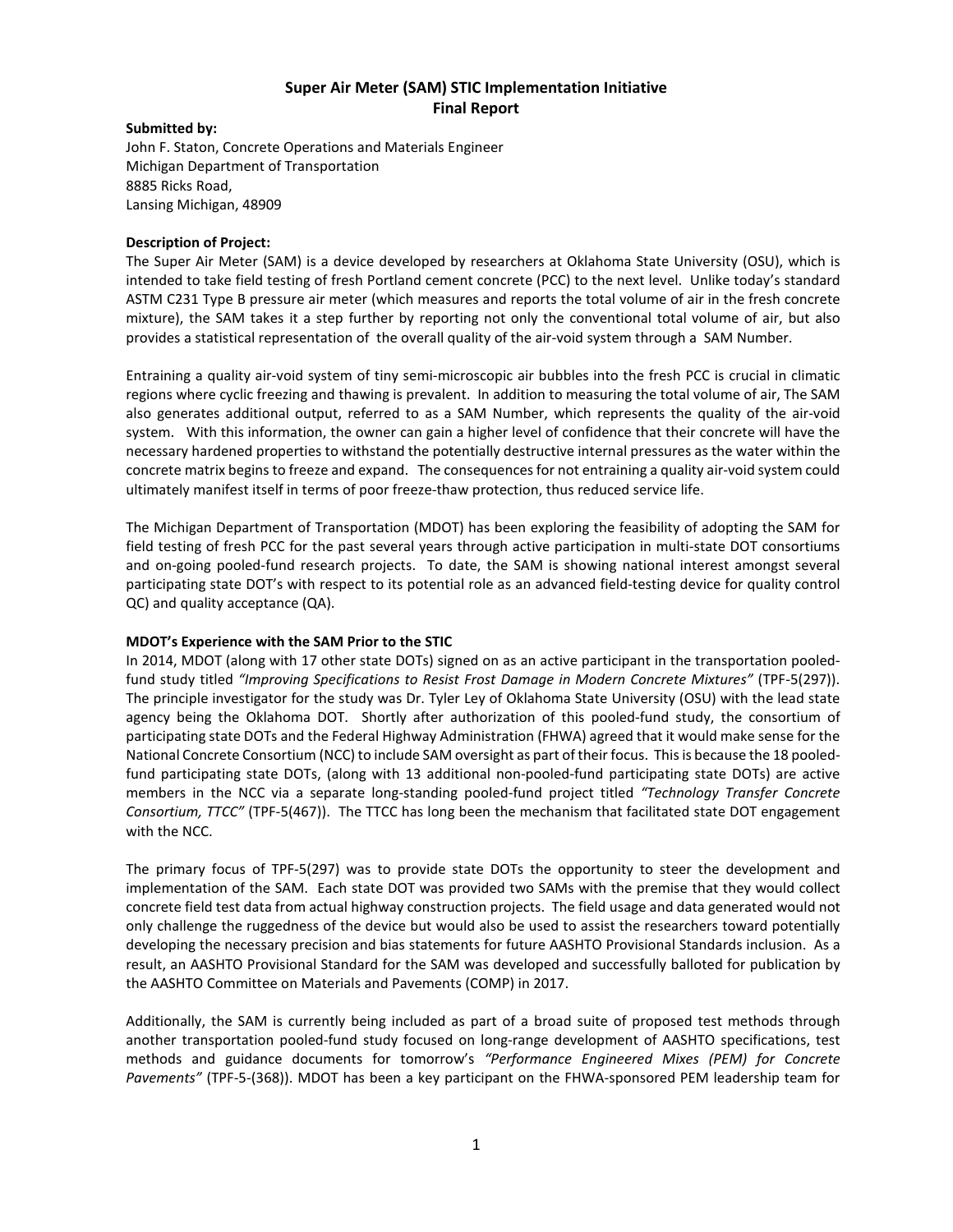this study, which has been steering the PEM initiative along with 18 other state DOTs over the course of the past few years.

As discussed above, MDOT continues to be involved in SAM development through several FHWA-sponsored initiatives. The multi-state pooled-fund efforts described above are continuing to evaluate the field data in efforts to gain traction in terms of where the SAM may be employed relative to concrete quality assurance.

### **STIC Activities**

MDOT purchased 17 SAMs using STIC funds with the goal to distribute at least one SAM to each of the seven MDOT Regions showing interest in trying out the device on active concrete projects. The SAMs were assigned to each participating Region via their respective Materials Supervisor with the initial intent being to familiarize the Region materials staff with the device. A few Region field staff seized the opportunity. Prior to commencement of the 2017 construction season, MDOT Construction Field Services (CFS) staff worked with selected Region materials staff in efforts to provide instruction on the use of the SAM. Data and constructive operator feedback relative to MDOT's use of the SAM were then shared with the researcher at OSU, as well as the PEM technical committee in efforts to refine the pooled-fund project direction.

MDOT incorporated the *"Special Provision for Durability Based Field Testing"* into two long-life concrete pavement reconstruction projects as part of the Department's *"Roads Innovation Task Force (RITF)".* Side-by-side shadow testing using the SAM was required as part of the quality control (QC) and quality acceptance (QA) protocol for all mainline concrete paving for the projects. Prior to concrete paving on these two RITF projects in 2018, collaboration between MDOT and the Michigan Concrete Association (MCA) arranged for Dr. Tyler Ley of OSU to travel to Michigan on two occasions to provide day-long training sessions for the QC and QA project staff. The feedback received from all associated parties was outstanding. The SAM field test data along with accompanying MDOT laboratory hardened concrete air-void analyses reports for these two projects were provided to both Dr. Ley at OSU and Robert Conway at the FHWA Resource Center for their national interest and analysis.

In anticipation of future SAM field testing prospects, the MCA and MDOT utilized Dr. Ley's day-long training initiative as a "train-the-trainer" platform to develop a Michigan-based SAM certification course. This course will be offered to interested parties as an additional certification for the current MCA concrete field-testing technician training and certification program. To date, the MCA has conducted four additional Michigan-based SAM certification sessions. Because of the relatively high costs for each SAM, our private sector partners are quite reluctant to invest in the SAM until such a time when it is adopted by MDOT. Hence, as part of current and future training and outreach to the industry, the SAMs purchased as part of this STIC will be used for the hands-on laboratory portion of each MCA training/certification session.

In addition to the field testing conducted under the authority of the RITF, a separate shadow pilot special provision was developed to collect SAM field testing data in 2019 for the multi-year concrete pavement reconstruction project on I-75 in Monroe County. SAM training for both the QC and QA staff was provided by the MCA. Again, these data were provided to OSU and the FHWA for their inclusion into the Michigan SAM database. Additional SAM field testing data will be attained for the next stage of concrete pavement reconstruction in 2020.

The shadow pilot special provision is also included in an upcoming Alternative Pavement Bid (APB) project on I-496 in Lansing, scheduled for the 2020 construction season. Additional projects are under consideration for future SAM shadow pilot data collection and outreach.

#### **STIC Expenditures**

Table 1 shows the expenditures for this project relative to the authorized funding of \$90,000 (Federal - \$72,000, State - \$18,000). The project stayed within budget with a minor amount (\$1,970.28) in surplus. The project expenditures included acquisition of equipment, development of SAM tester training and certification, and hours allocated by MDOT CFS technical staff for field support, outreach, and specification development.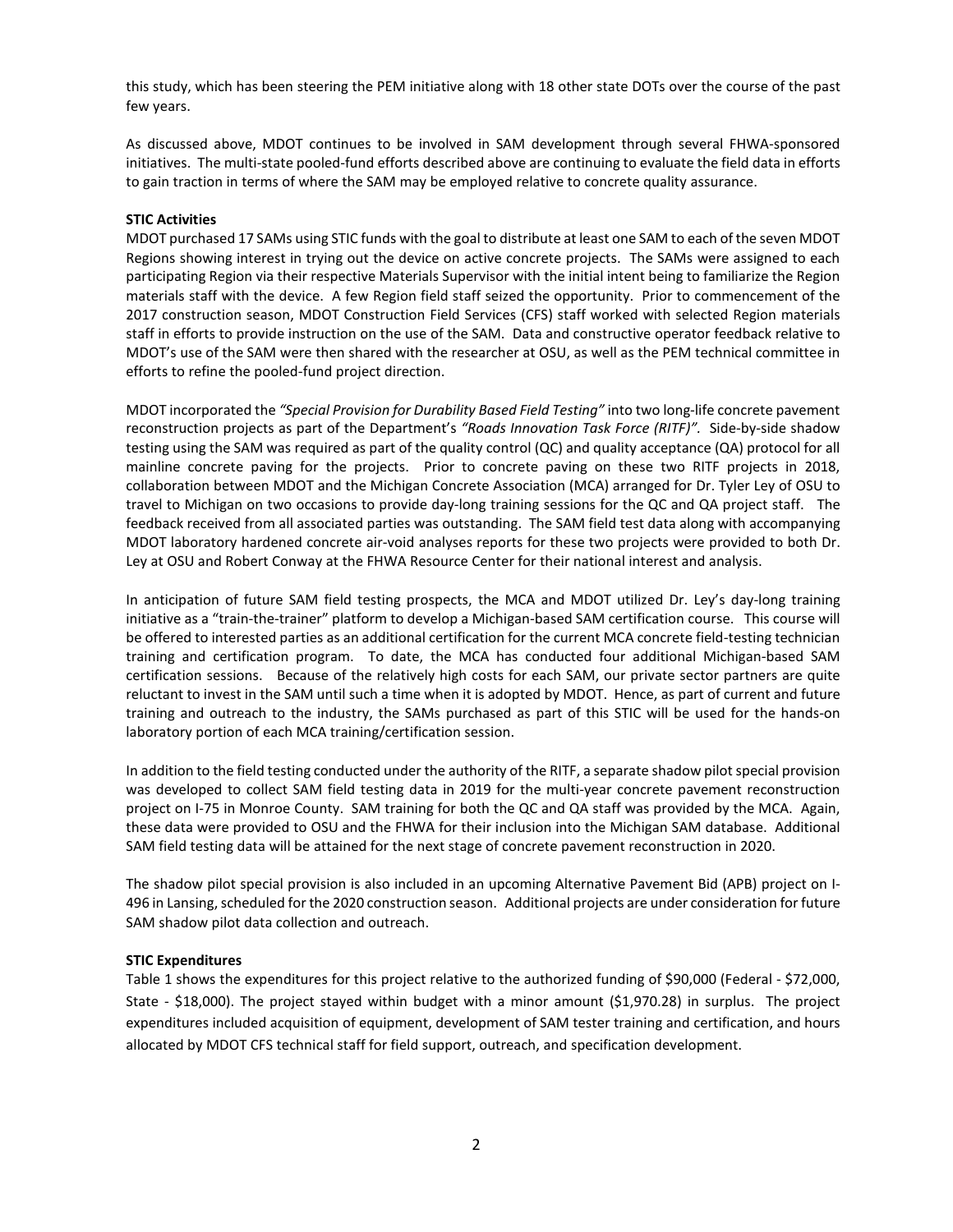| Item                        | <b>Quantity/Hours</b>           | Unit           | <b>Item Total</b> |
|-----------------------------|---------------------------------|----------------|-------------------|
| <b>Budget</b>               | (Fed: \$72,000/State: \$18,000) |                | \$90,000.00       |
| <b>CFS Staff</b>            | 315.5                           | hours          | \$31,266.35       |
| SAM Training 1 (RITF)       | 1                               | day            | \$2,345.02        |
| <b>SAM Training 2 (RITF</b> | 1                               | day            | \$2,320.35        |
| SAM Training 3 (I-75)       | 1                               | day            | \$3,000.00        |
| Equipment (SAMs)            | 3                               | \$2,898.00 ea. | \$8,694.00        |
|                             | 3                               | \$2,854.00 ea. | \$8,562.00        |
|                             | 3                               | \$2,854.00 ea. | \$8,562.00        |
|                             | 8                               | \$2,910,00 ea. | \$23,280.00       |
| <b>Total</b>                |                                 |                | \$88,029.72       |
| Remaining                   |                                 |                | \$1,970.28        |

Table 1. STIC Expenditures

#### **How the Work Specifically Meets the Program Criteria**

The work completed under this project provided the opportunity for the Michigan concrete paving construction community to be introduced to the SAM. This outreach is essential in efforts to share the technology with the focus toward implementation. Also, the SAM shadow pilot projects allowed MDOT to collect a significant amount of Michigan-based field data. It is anticipated that this Michigan-based data will be used to (1) corroborate with other pooled-fund participating state DOTs, (2) provide clarity and direction relative to if/how the SAM may be implemented in Michigan, and (3) establish a platform for local calibration of SAM quality thresholds.

#### **Benefits of the Project**

The overall benefit of this project was that it provided hands-on outreach and exposure to MDOT Region field staff, consultants, contractors, and concrete producers/suppliers. In addition, the outreach through various venues helped to provide the concrete community with an enhanced understanding of the quality aspects of concrete and the importance of a well-established entrained air-void system in terms of providing internal frost protection for concrete in wet-freeze climates.

#### **Challenges**

Granted, the focus of the STIC program is to provide a mechanism for implementation of new technologies. However, it was understood amongst the state DOTs currently participating in the various pooled-fund projects (described earlier in this report) that there are still concerns to be addressed by the SAM research team, of which may be significant from the users perspective, as the SAM makes its way toward national acceptance.

There are considerable concerns throughout the concrete construction industry relative to the accuracy of test results, as well as how the SAM may be implemented into the MDOT concrete quality assurance program. These concerns are valid in that while the MDOT STIC team continues to engage in outreach and exploration of avenues for potential implementation, the testing equipment, test procedures, and thresholds for acceptable quality levels (SAM Number) appears to be continually changing. This is generating angst throughout the concrete construction industry, which is tending to set back stakeholder buy-in. These concerns were shared with the national researchers in efforts to maintain constructive cadence. As a result, progress is being made toward rectifying these outstanding issues in efforts to regain a foothold on progress toward possible future implementation of the SAM.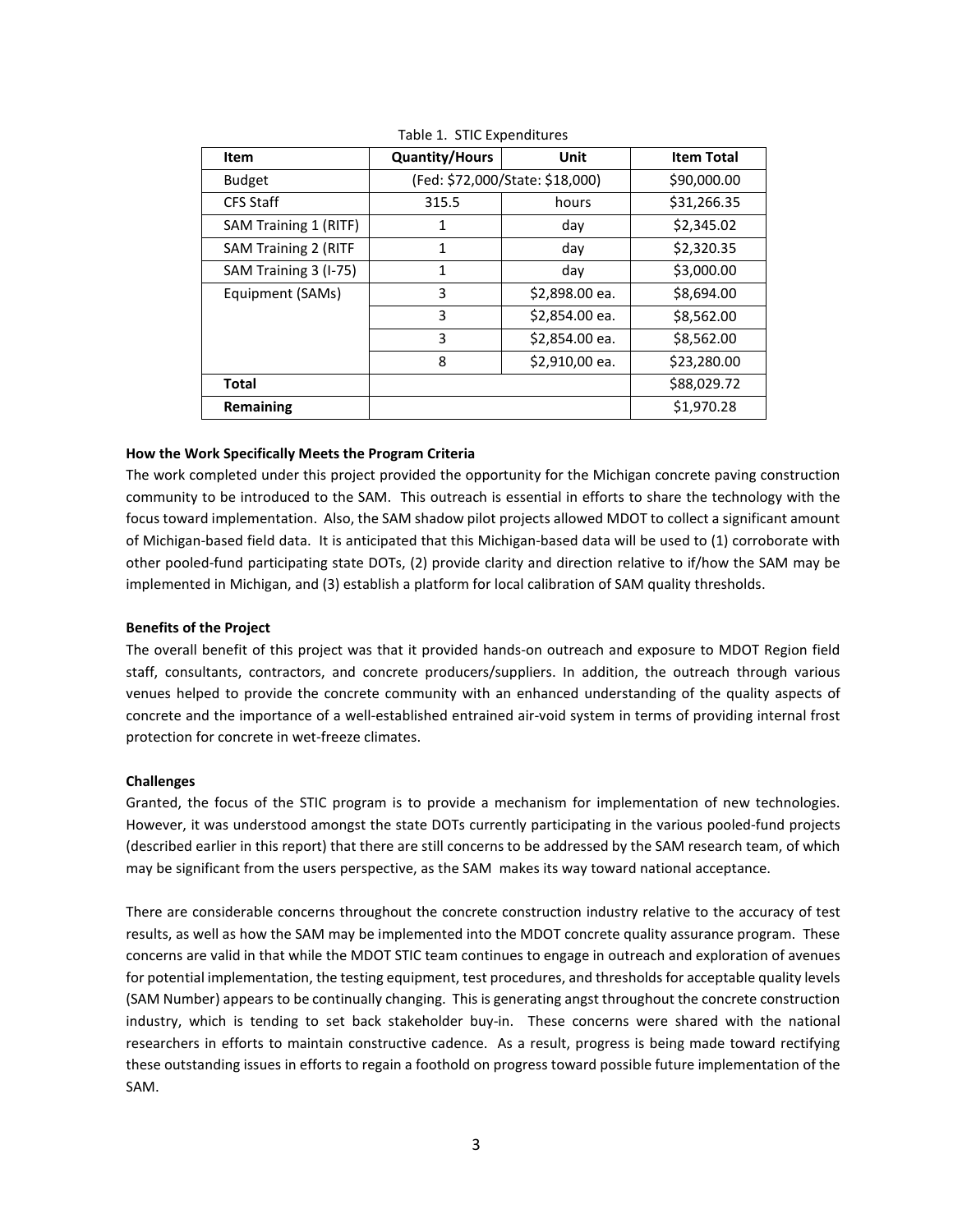#### **Lessons Learned**

The STIC program is intended to be used as a funding resource for implementation of technologies that have been thoroughly evaluated and are "street ready". Although the SAM showed potential as a device which is intended to take field testing of fresh Portland cement concrete (PCC) to the next level, it was quite evident that there were still outstanding questions and concerns at the time of STIC application relative to its street-worthiness as a standard test method for concrete. Granted, the concept behind the SAM is based on a legitimate technical foundation, which was substantiated by exhaustive laboratory test data. However, the proclaimed thresholds for acceptability have yet to be agreed amongst major stakeholders. Through the several pooled-fund efforts discussed earlier in this report, MDOT was able gain enough confidence in the SAM to lend it credible as a tool to be housed in the MDOT concrete quality assurance toolbox. However, concerns raised by the Michigan concrete construction industry challenge the researchers claim that the SAM is ready for field acceptance. Their concerns are based on uncertainty as to (1) whether a typical operator can consistently conduct a proper test, and (2) whether the repeatability of two tests properly conducted by different operators on the same sample is representative of the concrete's quality and, further, sufficient as a basis of acceptance for payment.

#### **Potential Implementation of the SAM**

Taking into consideration the concerns raised by industry, potential incorporation of the SAM into a typical DOT concrete quality assurance program could be employed, as follows:

- 1. Recognizing that the SAM is a new test method, it would be prudent to limit initial implementation to major trunkline concrete paving projects where concrete mixture variability is minimal.
- 2. *Testing During Concrete Mixture Development in the Laboratory.* The SAM could be introduced as a mix qualification and verification instrument to be employed as part of the contractor's laboratory concrete mixture development process. The basis for SAM testing of the laboratory trial batch would be to validate the compatibility of the mixture ingredients and that a quality air-void system is achievable. The threshold for initial acceptability of the job mix formula (JMF) could be based on the SAM Number for the fresh laboratory trial batch mixture, not to exceed 0.20.
- 3. *Initial Startup Testing in the Field.* Since the SAM does not currently have the capabilities of producing an automated printout of the test results, there is currently no way for MDOT to validate the reported SAM number from the contractor's laboratory trial batch. In order to demonstrate the worthwhileness of the SAM for practical application in today's quality assurance environment, the MDOT field inspector should be provided the opportunity to witness and validate the contractor's SAM test result of the approved JMF at initial startup of concrete field production. The SAM Number at startup could then represent the target QC value moving forward for that specific JMF. Additionally, the MDOT field inspector should also conduct a side-by-side SAM test on a split sample used for initial QC startup. The first pressurization cycle of the SAM procedure reports the total air content of the concrete specimen, which could be used to validate correlation between the QC and QA testing equipment and operators.
- *4. Concrete Testing During Production Paving in the Field.* During normal daily paving production, the SAM could be used as part of the contractor's routine QC process. Granted, the current MDOT specification requirements state that QC and QA sampling must be independent of each other. However, it may be worthwhile at this early stage of SAM implementation to require random QA testing alongside QC using the same sampling of concrete. The intent would be to introduce the SAM into to the contractor's QC